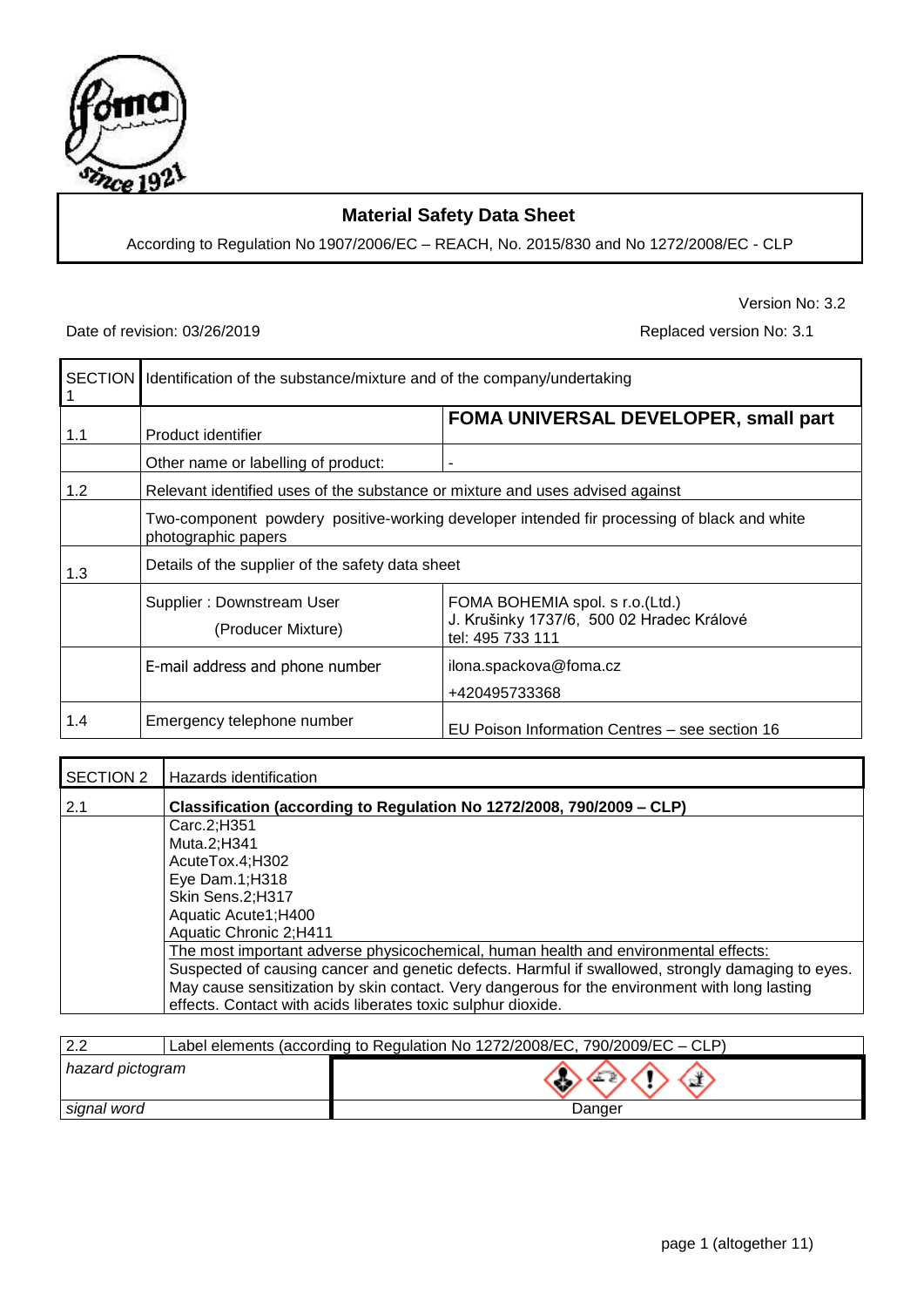| hazard              | H351             | Suspected of causing cancer                                                          |
|---------------------|------------------|--------------------------------------------------------------------------------------|
| statement(s) $(H7)$ | H341             | Suspected of causing genetic defects                                                 |
| phrases)            | H302             | Harmful if swallowed                                                                 |
|                     | H318             | Causes serious eye damage                                                            |
|                     | H317             | May cause an allergic skin reaction                                                  |
|                     | H410             | Very toxic to aquatic life with long lasting effects.                                |
|                     | <b>EUH031</b>    | Contact with acids liberates toxic gas.                                              |
| precautionary       | P <sub>102</sub> | Keep out of reach of children                                                        |
| statement           | P301+P310        | IF SWALLOWED: Immediately call a POISON CENTER/doctor.                               |
| (P- phrases)        | P <sub>262</sub> | Do not get in eyes, on skin, or on clothing                                          |
|                     |                  | P305+P351+P338 IF IN EYES: Rinse continuously with water for several minutes. Remove |
|                     |                  | contact lenses if present and easy to do. Continue rinsing                           |
|                     | P <sub>273</sub> | Avoid release to the environment                                                     |
|                     | P <sub>501</sub> | Dispose of contents/container to collecting place for dangerous waste in             |
|                     |                  | accordance with national regulations.                                                |
|                     |                  | Contains: Hydroquinone, Phenidon, Sodium pyrosulfite                                 |
|                     |                  |                                                                                      |

| 2.3 | Other hazards                                              |
|-----|------------------------------------------------------------|
|     | The substance does not belong to the category of PBT, vPvB |

| <b>SECTION 3</b>                           |                                      |                 |                      |                      | Composition/information on ingredients |           |                                                                                                                                                         |
|--------------------------------------------|--------------------------------------|-----------------|----------------------|----------------------|----------------------------------------|-----------|---------------------------------------------------------------------------------------------------------------------------------------------------------|
| 3.2                                        |                                      | <b>Mixtures</b> |                      |                      |                                        |           |                                                                                                                                                         |
| Folder name                                | Registration<br>number               |                 | Index<br>number      | <b>CAS</b><br>number | ES number                              | Content % | Classification                                                                                                                                          |
| Sodium<br>pyrosulfite                      | $01 -$<br>2119531326<br>$-45 - 0000$ |                 | 016-063-<br>$00 - 2$ | 7681-57-4            | 231-673-0                              | ~< 80     | Acute Tox.4;H302<br>Eye Dam.1;H318                                                                                                                      |
| Hydroquinone                               | $01 -$<br>2119524016<br>$-51 - XXXX$ |                 | 604-005-<br>$00 - 4$ | 123-31-9             | 204-617-8                              | < 24      | Carc.2;H351<br>Muta.2;H341<br>AcuteTox.4;H302<br>EyeDam.1;H318<br>Skin Sens.1;H317<br>Aquatic Acute1; H400,<br>$M(acute) = 10$<br>Aquatic Chronic1;H410 |
| Phenidon A<br>$(1-fenyI-3-$<br>pyrazolidon | <b>Not</b><br>available              |                 | 606-022-<br>$00 - 2$ | $92 - 43 - 3$        | 202-155-1                              | < 2       | AcuteTox.4;H302<br>Aquatic Chronic2;<br>H411                                                                                                            |

(Full text H-phrases… section 16)

| <b>SECTION</b><br>$\overline{4}$ | First aid measures                                                                                                                                                                                                                                                                                                                                                                                                               |
|----------------------------------|----------------------------------------------------------------------------------------------------------------------------------------------------------------------------------------------------------------------------------------------------------------------------------------------------------------------------------------------------------------------------------------------------------------------------------|
| 4.1                              | Description of first aid measures                                                                                                                                                                                                                                                                                                                                                                                                |
|                                  | Lead the disabled person from the contaminated area, bring him/her into a state of peace and<br>facilitate breathing by loosening clothing, watch, and if necessary maintain its vital functions. If you are<br>experiencing symptoms of acute injury (shortness of breath, persistent cough, chest pain, nausea,<br>impaired sensory perception, fainting, etc.), call a physician or transport the injured person to a doctor. |
|                                  | After contact with skin: Wash affected area thoroughly with water.                                                                                                                                                                                                                                                                                                                                                               |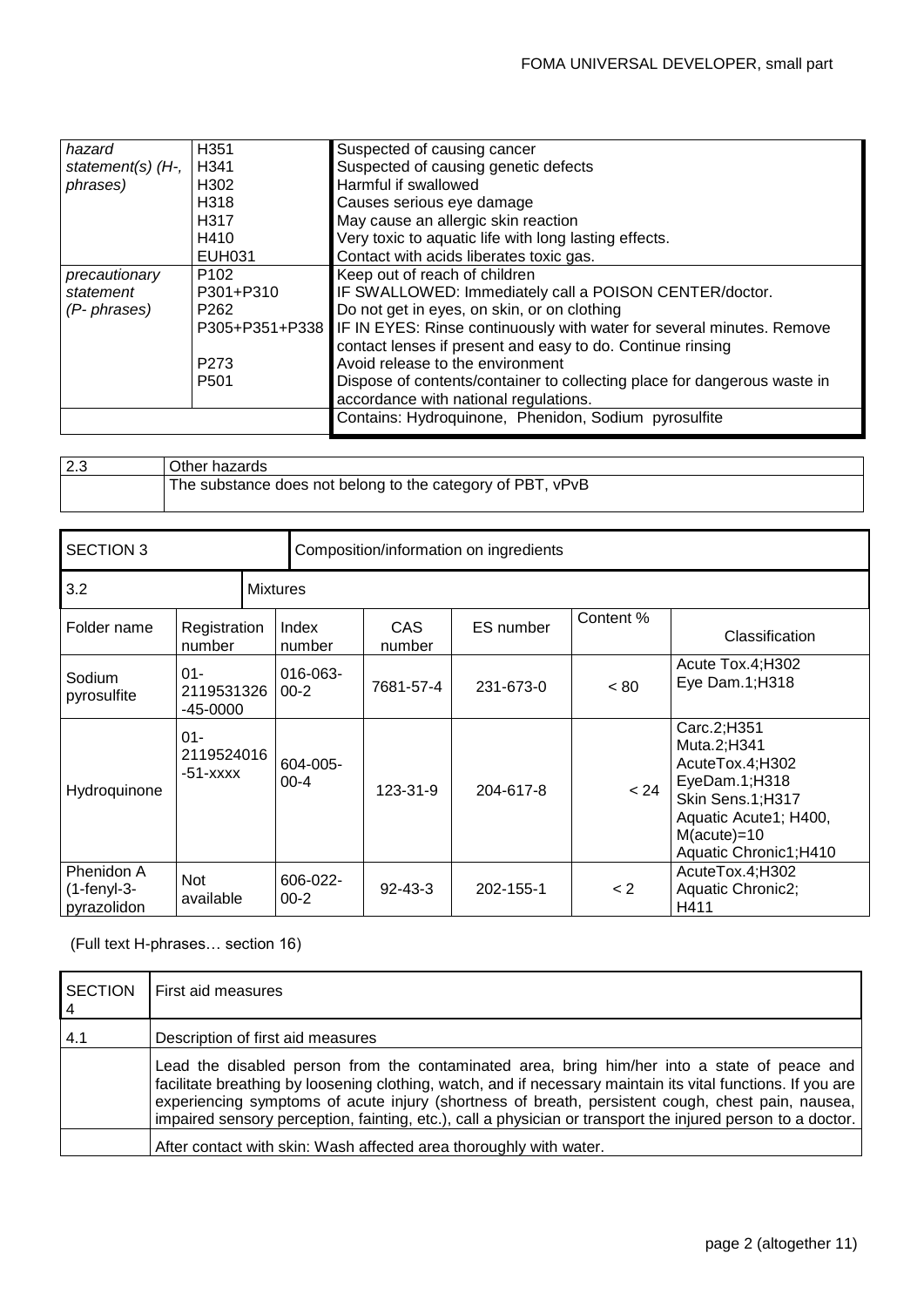|     | Eye Contact: Remove any contact lenses and wash eyes with plenty of water as soon as possible. If<br>necessary, use force to open tightly closed eyelids. Take care not to rinse contaminated water into the<br>non-affected eye. Do not neutralize. Seek medical help.                                                                                                                        |
|-----|------------------------------------------------------------------------------------------------------------------------------------------------------------------------------------------------------------------------------------------------------------------------------------------------------------------------------------------------------------------------------------------------|
|     | Exposure by inhalation: Remove patient to fresh air, rinse eyes, mouth and nasal cavity with<br>lukewarm water.                                                                                                                                                                                                                                                                                |
|     | Ingestion: Calm affected person, rinse his mouth with clean water. Force the affected person to drink<br>a glass of cold water (about 0,4 dl). Do not induce vomiting. If affected person vomit spontaneously,<br>control to prevent inhalation of vomit. Do not administer either activated charcoal or neutralizing<br>agent. Call a physician or transport the affected person to a doctor. |
| 4.2 | Most important symptoms and effects, both acute and delayed                                                                                                                                                                                                                                                                                                                                    |
|     | Not known                                                                                                                                                                                                                                                                                                                                                                                      |
| 4.3 | Indication of any immediate medical attention and special treatment needed                                                                                                                                                                                                                                                                                                                     |
|     | In the workplace, running water and soap.                                                                                                                                                                                                                                                                                                                                                      |

| <b>SECTION</b><br>5 | Firefighting measures                                                                                                                       |
|---------------------|---------------------------------------------------------------------------------------------------------------------------------------------|
| 5.1                 | Extinguishing media<br>The product (liquid) is not flammable. Extinguishing agents must be adapted to burning substances in<br>surrounding. |
|                     | Inappropriate extinguishing media: N.a.                                                                                                     |
| 5.2                 | Special hazards arising from the substance or mixture                                                                                       |
|                     | When burning or contact with acids liberates sulphur dioxide                                                                                |
| 5.3                 | Advice for firefighters: Breathing apparatus, workwear                                                                                      |

| <b>SECTION</b><br>6 | Accidental release measures                                                                                                                                                                                                                                                                                                                                                              |
|---------------------|------------------------------------------------------------------------------------------------------------------------------------------------------------------------------------------------------------------------------------------------------------------------------------------------------------------------------------------------------------------------------------------|
| 6.1                 | Personal precautions, protective equipment and emergency procedures                                                                                                                                                                                                                                                                                                                      |
|                     | Take persons not participating in removing the consequences of the accident out of reach. Ventilate<br>enclosed spaces. Use the prescribed personal protective equipment when removing the<br>consequences of the accident. Use breathing apparatus and complete protective suit when working<br>on the disposal of the accident. Smoking and manipulation with open fire is prohibited. |
| 6.2                 | Environmental precautions                                                                                                                                                                                                                                                                                                                                                                |
|                     | Do not allow substance to enter soil, sewage system, surface and groundwater.                                                                                                                                                                                                                                                                                                            |
| 6.3                 | Methods and material for containment and cleaning up                                                                                                                                                                                                                                                                                                                                     |
|                     | The spilled product by mechanical collection. According to the extent of leakage select the appropriate<br>tools: broom, dustpan, vacuum equipment, etc. Minimize dust. Gather into a suitable labelled<br>container for further processing or disposal. Spill site with water. Contaminated washing water contain<br>and remove.                                                        |
| 6.4                 | Reference to other sections                                                                                                                                                                                                                                                                                                                                                              |
|                     | See section 13                                                                                                                                                                                                                                                                                                                                                                           |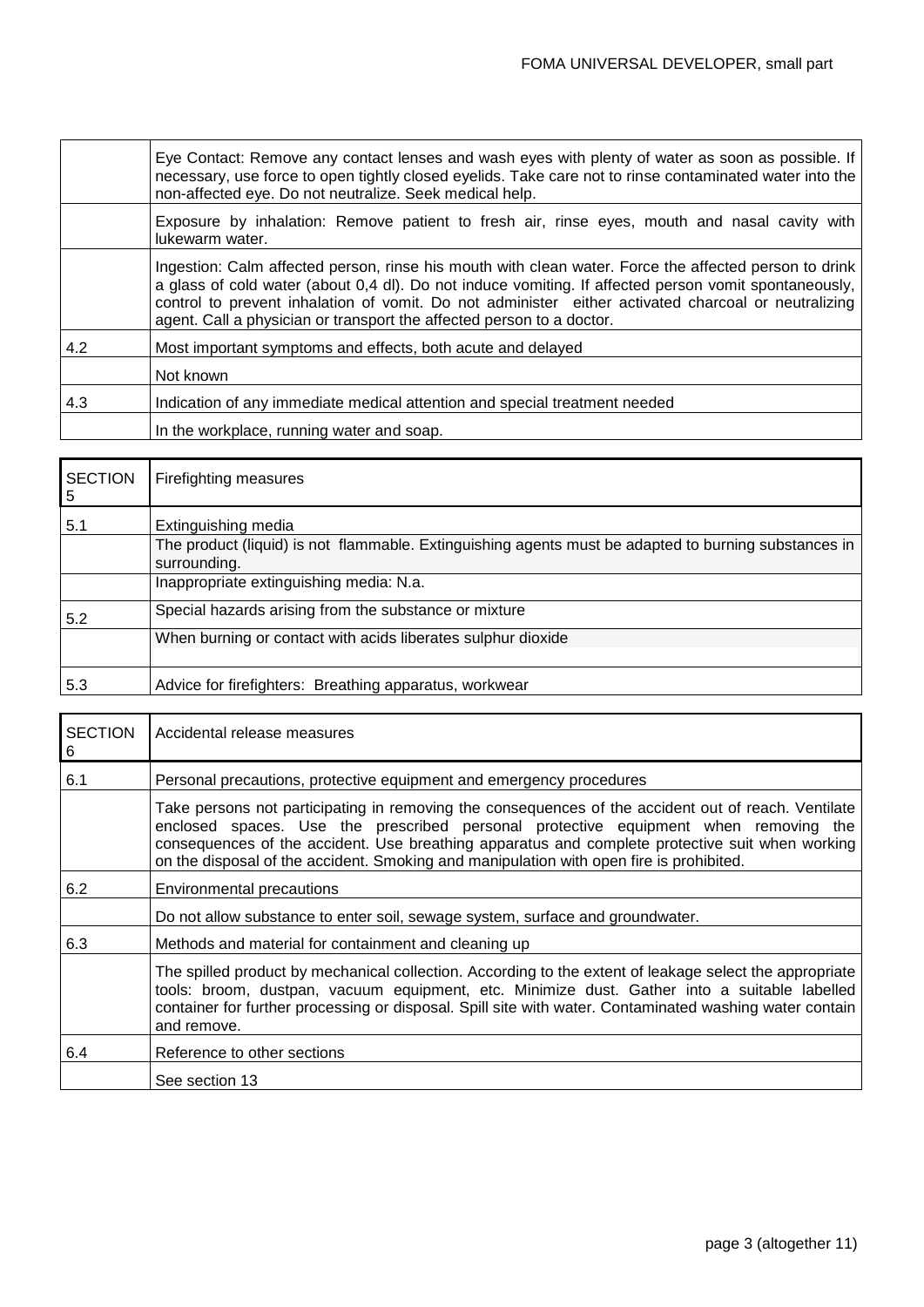| <b>SECTION</b> | Handling and storage                                                                                                                                                                                                                                                                                                                                                                                                                                                                                                                                                                                                                                                                                                                                       |
|----------------|------------------------------------------------------------------------------------------------------------------------------------------------------------------------------------------------------------------------------------------------------------------------------------------------------------------------------------------------------------------------------------------------------------------------------------------------------------------------------------------------------------------------------------------------------------------------------------------------------------------------------------------------------------------------------------------------------------------------------------------------------------|
| 7.1            | Precautions for safe handling<br>Follow the safety rules while working. Wear recommended personal protective equipment. Avoid contact<br>with eyes. Eating, drinking, smoking, working with burning materials and open fire is prohibited while<br>working. . Equipment must contain fire extinguishers in enclosed areas, ventilation must be ensured<br>naturally or mechanically in enclosed spaces. Apparatus, which works with the substance must be tight,<br>equipped with emergency escape in case of space (emergency baths, catch pits) and to prevent<br>leakage into the environment. Electrical equipment must be installed in non explosion proof (including<br>lighting). Workplaces must be kept clean and escape routes must remain free. |
| 7.2            | Conditions for safe storage, including any incompatibilities                                                                                                                                                                                                                                                                                                                                                                                                                                                                                                                                                                                                                                                                                               |
|                | Store in original container in a cool, dry and well ventilated place. Containers should be stored<br>separately from food. The working solution must be prepared according to the instructions.                                                                                                                                                                                                                                                                                                                                                                                                                                                                                                                                                            |
| 7.3            | Specific end use(s)                                                                                                                                                                                                                                                                                                                                                                                                                                                                                                                                                                                                                                                                                                                                        |
|                | See in 1.2., Other uses - not available                                                                                                                                                                                                                                                                                                                                                                                                                                                                                                                                                                                                                                                                                                                    |

| Control parameters<br>Hydroquinone<br>Australia<br>Austria<br>Belgium<br>Canada - Ontario<br>Canada - Québec<br><b>Denmark</b><br>Finland<br>France<br>Ireland<br>People's Republic of<br>China<br>Poland<br>Romania<br>Singapore | International limit values for chemical agents (Occupational exposure limits, OELs):<br>Limit value - Eight hours<br>mg/m <sup>3</sup><br>ppm<br>$\overline{2}$<br>$\overline{2}$<br>$\mathbf{1}$<br>$\overline{2}$<br>$\overline{2}$<br>0,5<br>$\mathbf{2}$<br>0,5<br>1<br>1<br>1 | ppm<br>2 inhalable aerosol                                                                                                                                                                | Limit value - Short term | mg/m <sup>3</sup><br>4 inhalable aerosol<br>2<br>2(1)<br>2(1)                                                                               |
|-----------------------------------------------------------------------------------------------------------------------------------------------------------------------------------------------------------------------------------|------------------------------------------------------------------------------------------------------------------------------------------------------------------------------------------------------------------------------------------------------------------------------------|-------------------------------------------------------------------------------------------------------------------------------------------------------------------------------------------|--------------------------|---------------------------------------------------------------------------------------------------------------------------------------------|
|                                                                                                                                                                                                                                   |                                                                                                                                                                                                                                                                                    |                                                                                                                                                                                           |                          |                                                                                                                                             |
|                                                                                                                                                                                                                                   |                                                                                                                                                                                                                                                                                    |                                                                                                                                                                                           |                          |                                                                                                                                             |
|                                                                                                                                                                                                                                   |                                                                                                                                                                                                                                                                                    |                                                                                                                                                                                           |                          |                                                                                                                                             |
|                                                                                                                                                                                                                                   |                                                                                                                                                                                                                                                                                    |                                                                                                                                                                                           |                          |                                                                                                                                             |
|                                                                                                                                                                                                                                   |                                                                                                                                                                                                                                                                                    |                                                                                                                                                                                           |                          |                                                                                                                                             |
|                                                                                                                                                                                                                                   |                                                                                                                                                                                                                                                                                    |                                                                                                                                                                                           |                          |                                                                                                                                             |
|                                                                                                                                                                                                                                   |                                                                                                                                                                                                                                                                                    |                                                                                                                                                                                           |                          |                                                                                                                                             |
|                                                                                                                                                                                                                                   |                                                                                                                                                                                                                                                                                    |                                                                                                                                                                                           |                          |                                                                                                                                             |
|                                                                                                                                                                                                                                   |                                                                                                                                                                                                                                                                                    |                                                                                                                                                                                           |                          |                                                                                                                                             |
|                                                                                                                                                                                                                                   |                                                                                                                                                                                                                                                                                    |                                                                                                                                                                                           |                          |                                                                                                                                             |
|                                                                                                                                                                                                                                   |                                                                                                                                                                                                                                                                                    |                                                                                                                                                                                           |                          |                                                                                                                                             |
|                                                                                                                                                                                                                                   |                                                                                                                                                                                                                                                                                    |                                                                                                                                                                                           |                          |                                                                                                                                             |
|                                                                                                                                                                                                                                   |                                                                                                                                                                                                                                                                                    |                                                                                                                                                                                           |                          |                                                                                                                                             |
|                                                                                                                                                                                                                                   |                                                                                                                                                                                                                                                                                    |                                                                                                                                                                                           |                          |                                                                                                                                             |
|                                                                                                                                                                                                                                   |                                                                                                                                                                                                                                                                                    |                                                                                                                                                                                           |                          |                                                                                                                                             |
|                                                                                                                                                                                                                                   |                                                                                                                                                                                                                                                                                    |                                                                                                                                                                                           |                          | $\mathbf{2}$                                                                                                                                |
|                                                                                                                                                                                                                                   |                                                                                                                                                                                                                                                                                    |                                                                                                                                                                                           |                          | 2(1)                                                                                                                                        |
|                                                                                                                                                                                                                                   | $\overline{2}$                                                                                                                                                                                                                                                                     |                                                                                                                                                                                           |                          |                                                                                                                                             |
| South Korea                                                                                                                                                                                                                       | $\overline{2}$                                                                                                                                                                                                                                                                     |                                                                                                                                                                                           |                          |                                                                                                                                             |
| Spain                                                                                                                                                                                                                             | $\overline{2}$                                                                                                                                                                                                                                                                     |                                                                                                                                                                                           |                          |                                                                                                                                             |
| Sweden                                                                                                                                                                                                                            | 0,5                                                                                                                                                                                                                                                                                |                                                                                                                                                                                           |                          | 1,5(1)                                                                                                                                      |
| Switzerland                                                                                                                                                                                                                       |                                                                                                                                                                                                                                                                                    |                                                                                                                                                                                           |                          | 2 inhalable aerosol                                                                                                                         |
| <b>USA - NIOSH</b>                                                                                                                                                                                                                |                                                                                                                                                                                                                                                                                    |                                                                                                                                                                                           |                          | 2(1)                                                                                                                                        |
| <b>USA - OSHA</b>                                                                                                                                                                                                                 | $\mathbf{2}$                                                                                                                                                                                                                                                                       |                                                                                                                                                                                           |                          |                                                                                                                                             |
|                                                                                                                                                                                                                                   |                                                                                                                                                                                                                                                                                    |                                                                                                                                                                                           |                          |                                                                                                                                             |
|                                                                                                                                                                                                                                   |                                                                                                                                                                                                                                                                                    |                                                                                                                                                                                           |                          |                                                                                                                                             |
| Finland                                                                                                                                                                                                                           |                                                                                                                                                                                                                                                                                    |                                                                                                                                                                                           |                          |                                                                                                                                             |
| People's Republic of<br>China                                                                                                                                                                                                     |                                                                                                                                                                                                                                                                                    |                                                                                                                                                                                           |                          |                                                                                                                                             |
| Romania                                                                                                                                                                                                                           |                                                                                                                                                                                                                                                                                    |                                                                                                                                                                                           |                          |                                                                                                                                             |
| Spain                                                                                                                                                                                                                             |                                                                                                                                                                                                                                                                                    |                                                                                                                                                                                           |                          |                                                                                                                                             |
| Sweden                                                                                                                                                                                                                            |                                                                                                                                                                                                                                                                                    |                                                                                                                                                                                           |                          |                                                                                                                                             |
|                                                                                                                                                                                                                                   |                                                                                                                                                                                                                                                                                    |                                                                                                                                                                                           |                          |                                                                                                                                             |
|                                                                                                                                                                                                                                   | United Kingdom<br><b>USA - NIOSH</b>                                                                                                                                                                                                                                               | 0,5<br>Remarks<br>(1) 15 minutes average value<br>(1) 15 minutes average value<br>(1) 15 minutes average value<br>sen<br>(1) 15 minutes average value<br>(1) Ceiling limit value (15 min) | 2 inhalable aerosol      | 1-Phenyl-3-pyrazolidone (Phenidon A)-International limit values for chemical agents (Occupational exposure limits, OELs) -<br>not available |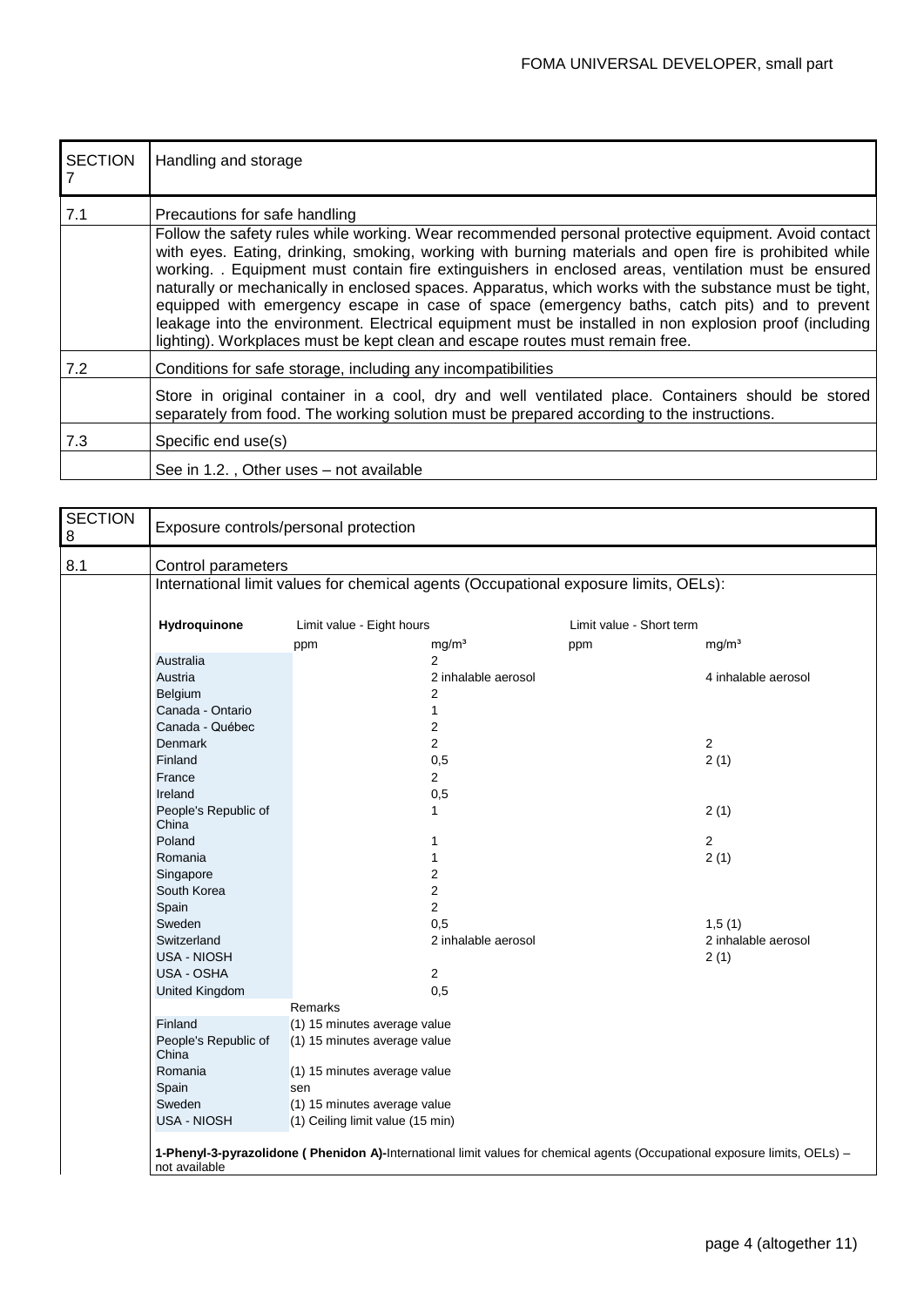|     | Disodium disulphite                                                                                                                                                                                                                                                                                                                                                                                                                                                                                                                               |                          |            |                          |
|-----|---------------------------------------------------------------------------------------------------------------------------------------------------------------------------------------------------------------------------------------------------------------------------------------------------------------------------------------------------------------------------------------------------------------------------------------------------------------------------------------------------------------------------------------------------|--------------------------|------------|--------------------------|
|     | <b>DNELs</b>                                                                                                                                                                                                                                                                                                                                                                                                                                                                                                                                      |                          |            |                          |
|     |                                                                                                                                                                                                                                                                                                                                                                                                                                                                                                                                                   | Workers                  |            | Consumers                |
|     | Route of exposure                                                                                                                                                                                                                                                                                                                                                                                                                                                                                                                                 | Chronic effects systemic |            | Chronic effects systemic |
|     | Oral                                                                                                                                                                                                                                                                                                                                                                                                                                                                                                                                              | Not available            |            | 8.60 mg/kg bw/day        |
|     | Inhalation                                                                                                                                                                                                                                                                                                                                                                                                                                                                                                                                        | 225 mg/m <sup>3</sup>    |            | 66 mg/ $m3$              |
|     | <b>PNECs</b>                                                                                                                                                                                                                                                                                                                                                                                                                                                                                                                                      |                          |            |                          |
|     | Environmental protection target                                                                                                                                                                                                                                                                                                                                                                                                                                                                                                                   |                          | PNEC       |                          |
|     | Fresh water                                                                                                                                                                                                                                                                                                                                                                                                                                                                                                                                       |                          | 1 $mq/L$   |                          |
|     | Marine water                                                                                                                                                                                                                                                                                                                                                                                                                                                                                                                                      |                          | $0.1$ mg/L |                          |
|     | Microorganisms in sewage treatment                                                                                                                                                                                                                                                                                                                                                                                                                                                                                                                |                          | 75.4 mg/L  |                          |
| 8.2 | <b>Exposure controls</b>                                                                                                                                                                                                                                                                                                                                                                                                                                                                                                                          |                          |            |                          |
|     | Individual protection measures, incl. protective equipment                                                                                                                                                                                                                                                                                                                                                                                                                                                                                        |                          |            |                          |
|     | Technical measures: Working place must be equipped with a local suction and a source of running<br>water if the eyes irrigation and washing of hands or affected parts of skin is needed.<br>Tightly closed containers and equipment, natural and mechanical ventilation. Avoid contact with eyes<br>and mouth, avoid inhalation and skin staining. Eating, drinking and smoking is prohibited while working.<br>Avoid contact with food substances and drinks. After work wash hands with soap and water. Take off<br>poluted clothes if needed. |                          |            |                          |
|     | Respiratory protection: During normal handling is not required. In sensitive people (due to possible<br>respiratory irritation) is recommended when mixing solution respirator use                                                                                                                                                                                                                                                                                                                                                                |                          |            |                          |
|     | Hand protection: Use rubber (PE, nitril) gloves                                                                                                                                                                                                                                                                                                                                                                                                                                                                                                   |                          |            |                          |
|     | Eye protection: Safety glassesor protective face                                                                                                                                                                                                                                                                                                                                                                                                                                                                                                  |                          |            |                          |
|     | Skin protection: Workwear                                                                                                                                                                                                                                                                                                                                                                                                                                                                                                                         |                          |            |                          |
|     | Environmental exposure: Secure the spaces against the leakage into watercourses, soil and sewage<br>system.                                                                                                                                                                                                                                                                                                                                                                                                                                       |                          |            |                          |

| <b>SECTION</b><br>9 | Physical and chemical properties                      |                                                       |  |
|---------------------|-------------------------------------------------------|-------------------------------------------------------|--|
| 9.1                 | Information on basic physical and chemical properties |                                                       |  |
|                     | Appearance                                            | White powder                                          |  |
|                     | Odour                                                 | Moderate, nonspecific                                 |  |
|                     | pH                                                    | about 10,5 (solution after mixing small and big part) |  |
|                     | Melting point/freezing point                          | N.a.                                                  |  |
|                     | Initial boiling point and boiling range               | N.a.                                                  |  |
|                     | Flash point                                           | Fireproof                                             |  |
|                     | Evaporation rate                                      | N.a.                                                  |  |
|                     | Flammability                                          | Incombustible                                         |  |
|                     | Upper/lower flammability or explosive<br>limits       | Irrelevant                                            |  |
|                     | Vapour pressure                                       | Unknown                                               |  |
|                     | Vapour density                                        | Unknown                                               |  |
|                     | Oxidising properties                                  | No.                                                   |  |
|                     | Relative density                                      | N.a.                                                  |  |
|                     | Solubility - water                                    | about 200 g/l                                         |  |
|                     | Partition coefficient:<br>n-octanol/water             | Unknown                                               |  |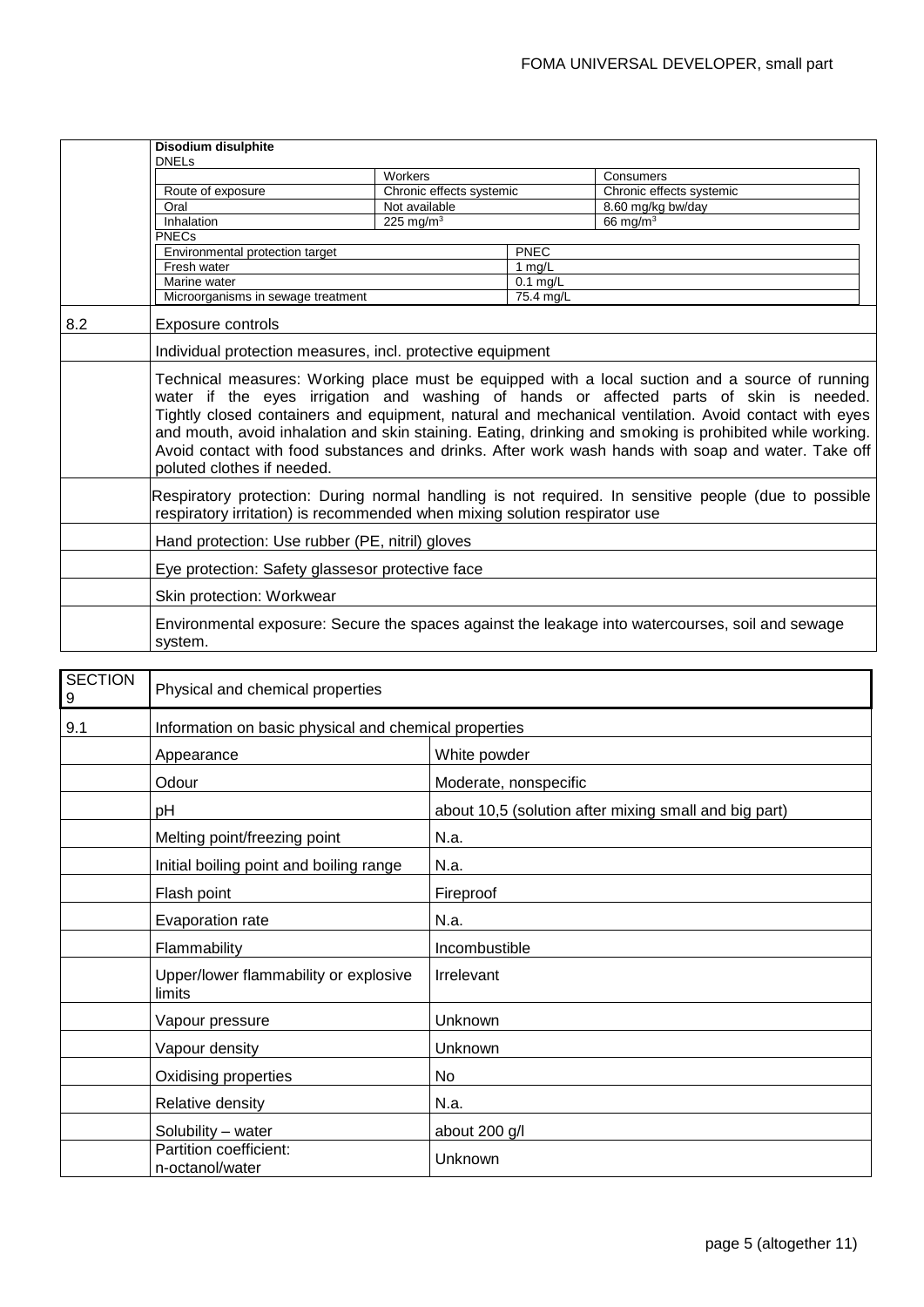|     | Auto-ignition temperature   | <b>Irrelevant</b> |
|-----|-----------------------------|-------------------|
|     | Decomposition temperature   | N.a.              |
|     | Viscosity;                  | Irrelevant        |
|     | <b>Explosive properties</b> | No.               |
| 9.2 | Other information           |                   |
|     | Fat solubility              | N.a.              |
|     | Conductivity                | N.a.              |

| <b>SECTION</b><br>10 | Stability and reactivity                                                 |
|----------------------|--------------------------------------------------------------------------|
| 10.1                 | Reactivity                                                               |
|                      | Under normal conditions the product is stable                            |
| 10.2                 | Chemical stability                                                       |
|                      | Under normal conditions the product is stable                            |
| 10.3                 | Possibility of hazardous reactions                                       |
|                      | N.a.                                                                     |
| 10.4                 | Conditions to avoid                                                      |
|                      | High temperature                                                         |
| 10.5                 | Incompatible materials                                                   |
|                      | Strong mineral acids                                                     |
| 10.6                 | <b>Hazardous Decomposition Products</b>                                  |
|                      | Maybe it emits sulphur dioxide at high temperature or contact with acids |
|                      |                                                                          |

| <b>SECTION</b><br>11              | Toxicological information            |                                                                                                                                                                                                                                                                                                                                                                                                                                                                         |
|-----------------------------------|--------------------------------------|-------------------------------------------------------------------------------------------------------------------------------------------------------------------------------------------------------------------------------------------------------------------------------------------------------------------------------------------------------------------------------------------------------------------------------------------------------------------------|
| 11.1                              | Information on toxicological effects |                                                                                                                                                                                                                                                                                                                                                                                                                                                                         |
| Acute toxicity                    |                                      | $ATE_{mix}$ (oral) = 832 mg/kg(calculation) - Harmful is swallowed.<br>Hydroquinone<br>LD50/ oral/ rat : $> 375$ mg/kg<br>LD50/ dermal/ rabbit : $>$ 2000 mg/kg<br>1 phenyl-3 pyrazolidone (Phenidon A)<br>LD50/oral/ rat: 475 mg/kg bw<br>*LD50/dermal/rat: 2000 mg/kg bw<br>*source: substance Brief Profile: http://echa.europa.eu/<br>Disodium disulphite<br>LD50/oral/rat: 1540 mg/kg bw<br>LD50/dermal/rat: >2000 mg/kg bw<br>LC50/inhal/rat/4 hr: > 5,5 mg/L air |
| Skin corrosion/irritation         |                                      | Based on available data, the criteria for this classification are not match up                                                                                                                                                                                                                                                                                                                                                                                          |
| Serious eye damage/eye irritation |                                      | Causes serious eye damage                                                                                                                                                                                                                                                                                                                                                                                                                                               |
| Respiratory or skin sensitisation |                                      | May cause an allergic skin reaction                                                                                                                                                                                                                                                                                                                                                                                                                                     |
| Germ cell mutagenicity            |                                      | Suspected of causing genetic defects                                                                                                                                                                                                                                                                                                                                                                                                                                    |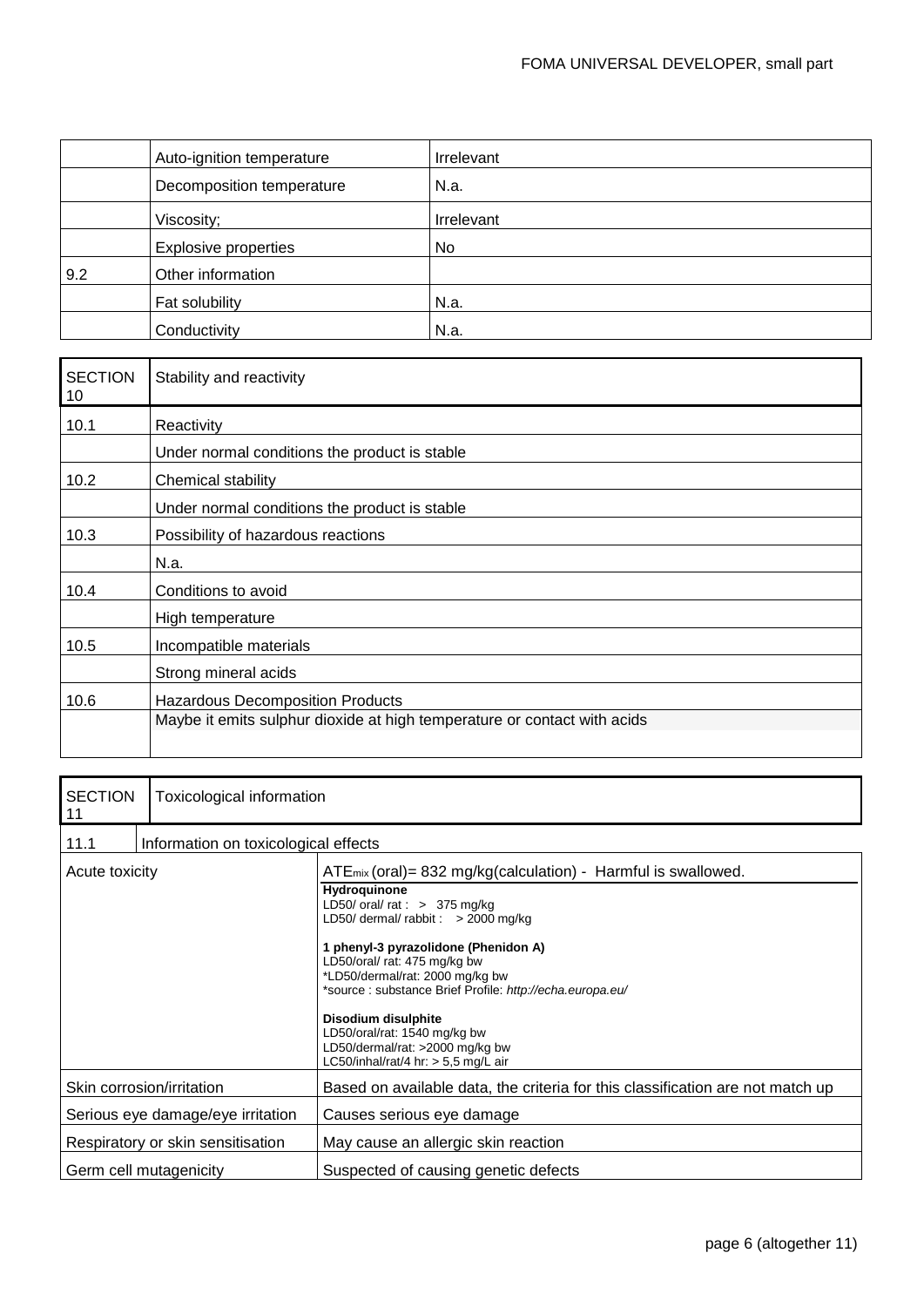| Carcinogenicity                                                                     | Suspected of causing cancer                                                                                 |  |
|-------------------------------------------------------------------------------------|-------------------------------------------------------------------------------------------------------------|--|
| Reproductive toxicity                                                               | Based on available data, the criteria for this classification are not match up                              |  |
| Specific target organ toxicity<br>single exposure                                   | Based on available data, the criteria for this classification are not match up                              |  |
| Specific target organ toxicity -                                                    | Based on available data, the criteria for this classification are not match up                              |  |
| Aspiration hazard                                                                   | Based on available data, the criteria for this classification are not match up                              |  |
|                                                                                     | Likely routes of exposure and symptoms related to the physical, chemical and toxicological characteristics: |  |
| Toxicity oral. (ingestion / swallowing):                                            |                                                                                                             |  |
| Ingestion may cause nausea.                                                         |                                                                                                             |  |
| Toxicity inhal. (inhalation):                                                       |                                                                                                             |  |
| The product is not dangerous. Sensitive individuals may irritate respiratory system |                                                                                                             |  |
| Toxicity dermal.                                                                    |                                                                                                             |  |
| May cause irritation skin                                                           |                                                                                                             |  |
| Eye Contact:                                                                        |                                                                                                             |  |
| Causes serious eye damage                                                           |                                                                                                             |  |
| Immediate, delayed and chronic effects of short and long term exposure:             |                                                                                                             |  |
| May cause cancer and genetic defects through prolonged or repeated exposure         |                                                                                                             |  |

| <b>SECTION</b> | Ecological information                                                                                                                                                                                                                                                                                                                              |  |
|----------------|-----------------------------------------------------------------------------------------------------------------------------------------------------------------------------------------------------------------------------------------------------------------------------------------------------------------------------------------------------|--|
| 12             |                                                                                                                                                                                                                                                                                                                                                     |  |
| 12.1           | <b>Toxicity</b>                                                                                                                                                                                                                                                                                                                                     |  |
|                | Mixture is very toxic for aquatic life with long lasting effects.                                                                                                                                                                                                                                                                                   |  |
|                | Hydroquinone<br>LC50(fish)/96hr:<br>$0.638$ mg/L<br>EC50(daphnia)/48hr:<br>$0.134$ mg/L<br>EC50(water algae)/72hr: 0.33 mg/L<br>NOEC(daphnia) /21d:0.0057mg/L<br>NOEC(algae)/72 hr.: 0.019 mg/L<br>1-phenyl-3 pyrazolidone-Fenidon A                                                                                                                |  |
|                | LC50/fish/96 hr.: 1-10 mg/L<br>EC50/invertebrates(Daphnia magna)/96hr = 10 mg/L                                                                                                                                                                                                                                                                     |  |
|                | <b>Disodium disulphite</b><br>LC50/freshwater fish (Onchorhynchus mykiss )/96 hr:177.8mg/L<br>EC50/freshwater invertebrates (Daphnia magna)/48 hr: 89 mg/L<br>EC50/freshwater algae (Scenedesmus subspicatus)/72 hr: 43.8 mg/L<br>EC50/bacterie (Pseudomonas putida)/17 hr: 56 mg/L<br>NOEC/freshwater invertebrates (Daphnia magna)/21 d: >10 mg/L |  |
| 12.2           | Persistence and degradability                                                                                                                                                                                                                                                                                                                       |  |
|                | Hydroquinone is considered to be biologically degradable (test OECD 301C).                                                                                                                                                                                                                                                                          |  |
| 12.3           | Bioaccumulative potential,                                                                                                                                                                                                                                                                                                                          |  |
|                | Not expected                                                                                                                                                                                                                                                                                                                                        |  |
| 12.4           | Mobility in soil                                                                                                                                                                                                                                                                                                                                    |  |
|                | N.a., the product is soluble in water                                                                                                                                                                                                                                                                                                               |  |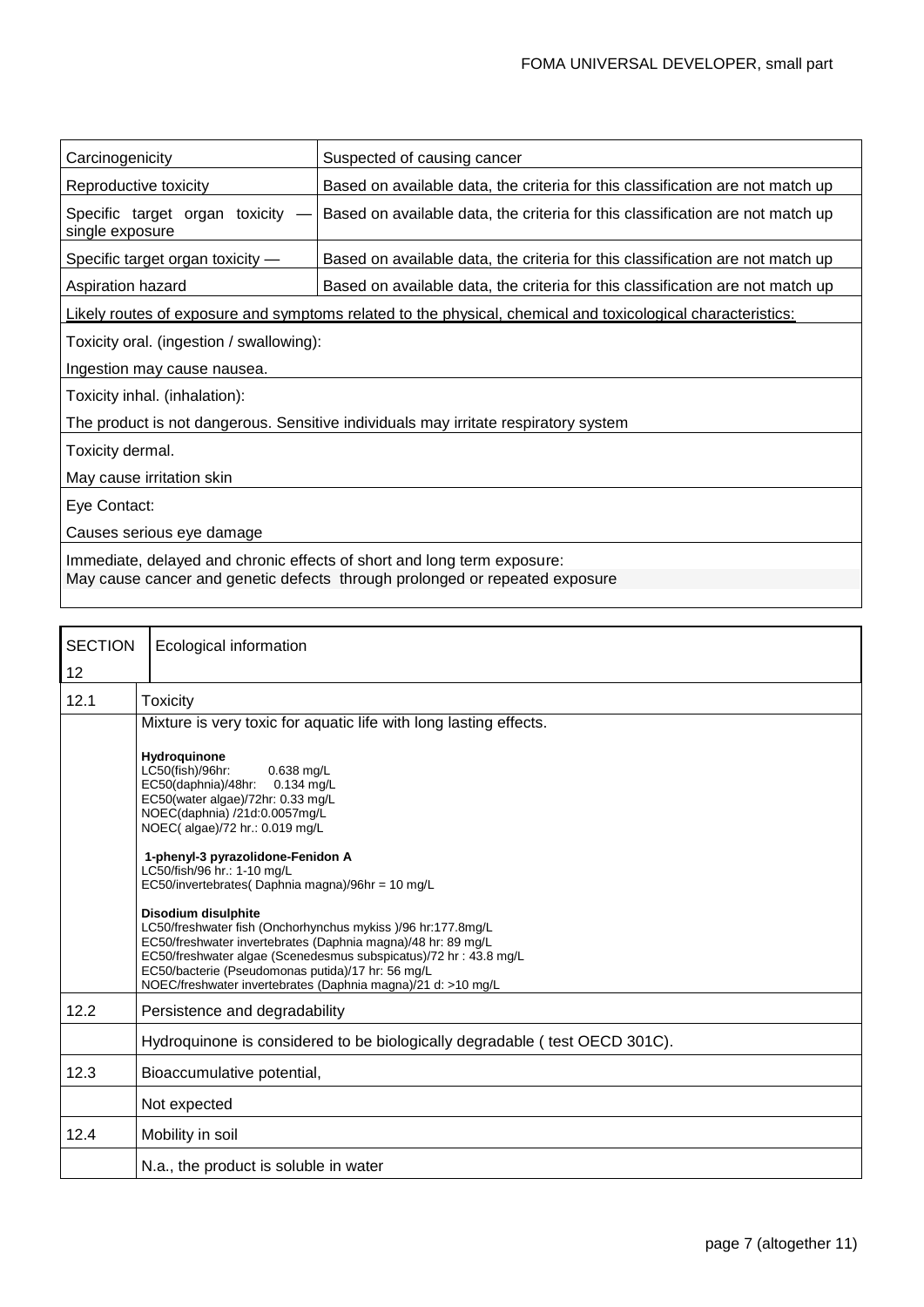| 12.5 | Results of PBT and vPvB assessment                            |
|------|---------------------------------------------------------------|
|      | Not available. Substances are not identified as a PBT or vPvB |
| 12.6 | Other adverse effects                                         |
|      | WGK=1, lightly risking water                                  |

| <b>SECTION</b><br>13 | Disposal considerations                                                           |                                                                                                                                                                                                                                                                                                                                                                                                                                                                         |  |
|----------------------|-----------------------------------------------------------------------------------|-------------------------------------------------------------------------------------------------------------------------------------------------------------------------------------------------------------------------------------------------------------------------------------------------------------------------------------------------------------------------------------------------------------------------------------------------------------------------|--|
| 13.1                 | Waste treatment methods                                                           |                                                                                                                                                                                                                                                                                                                                                                                                                                                                         |  |
|                      | Code and type of waste                                                            | 09 01 01 <sup>*</sup> - aqueous developer solutions                                                                                                                                                                                                                                                                                                                                                                                                                     |  |
|                      |                                                                                   | 15 01 10 * - packaging containing residues of hazardous<br>substances                                                                                                                                                                                                                                                                                                                                                                                                   |  |
|                      | disposal of<br>the<br>substance/<br>preparation:                                  | The recommended method of The spilled product by mechanical collection. Minimize dust.<br>Gather into a suitable labelled container for further processing or<br>disposal. Spill site with water. Contaminated washing water and<br>mix the solution contain and remove. Spilled product let soak up<br>with inert absorbent material and pass the person authorized to<br>remove. Must not be disposed of with household or other waste.<br>Do not wash into sewerage. |  |
|                      | The recommended method of<br>contaminated<br>of<br>disposal<br>product packaging: | Emptied containers pass to the authorized person                                                                                                                                                                                                                                                                                                                                                                                                                        |  |
|                      | Waste legislation                                                                 | Directive No. 2008/98/ES                                                                                                                                                                                                                                                                                                                                                                                                                                                |  |

|    | SECTION Transport information |
|----|-------------------------------|
| 14 |                               |

## **Land transport ADR/RID (cross- border), Maritime transport IMDG, Air transport ICAO-TI and IATA-DGR:**

| 14.1                            | UN number                    | 3077                                                                                                                                                                                              |
|---------------------------------|------------------------------|---------------------------------------------------------------------------------------------------------------------------------------------------------------------------------------------------|
| 14.2<br>UN proper shipping name |                              | ENVIRONMENTALLY HAZARDOUS<br>SUBSTANCE, SOLID, N.O.S.<br>(HYDROQUINONE)                                                                                                                           |
| 14.3                            | Transport hazard class(es)   | 9                                                                                                                                                                                                 |
| 14.4                            | Packing group                | Ш                                                                                                                                                                                                 |
|                                 | Labels                       | 9                                                                                                                                                                                                 |
| 14.5                            | Environmental hazard         | Product contains environmentally hazardous<br>substances: (Hydroquinone,). Mixture is<br>environmentally hazardous according to the<br>criteria of the UN Model Regulations- see to<br>section 12 |
|                                 | Marine pollutant             | Yes                                                                                                                                                                                               |
| 14.6                            | Special precautions for user | See to section 8- Avoid release to the<br>environment                                                                                                                                             |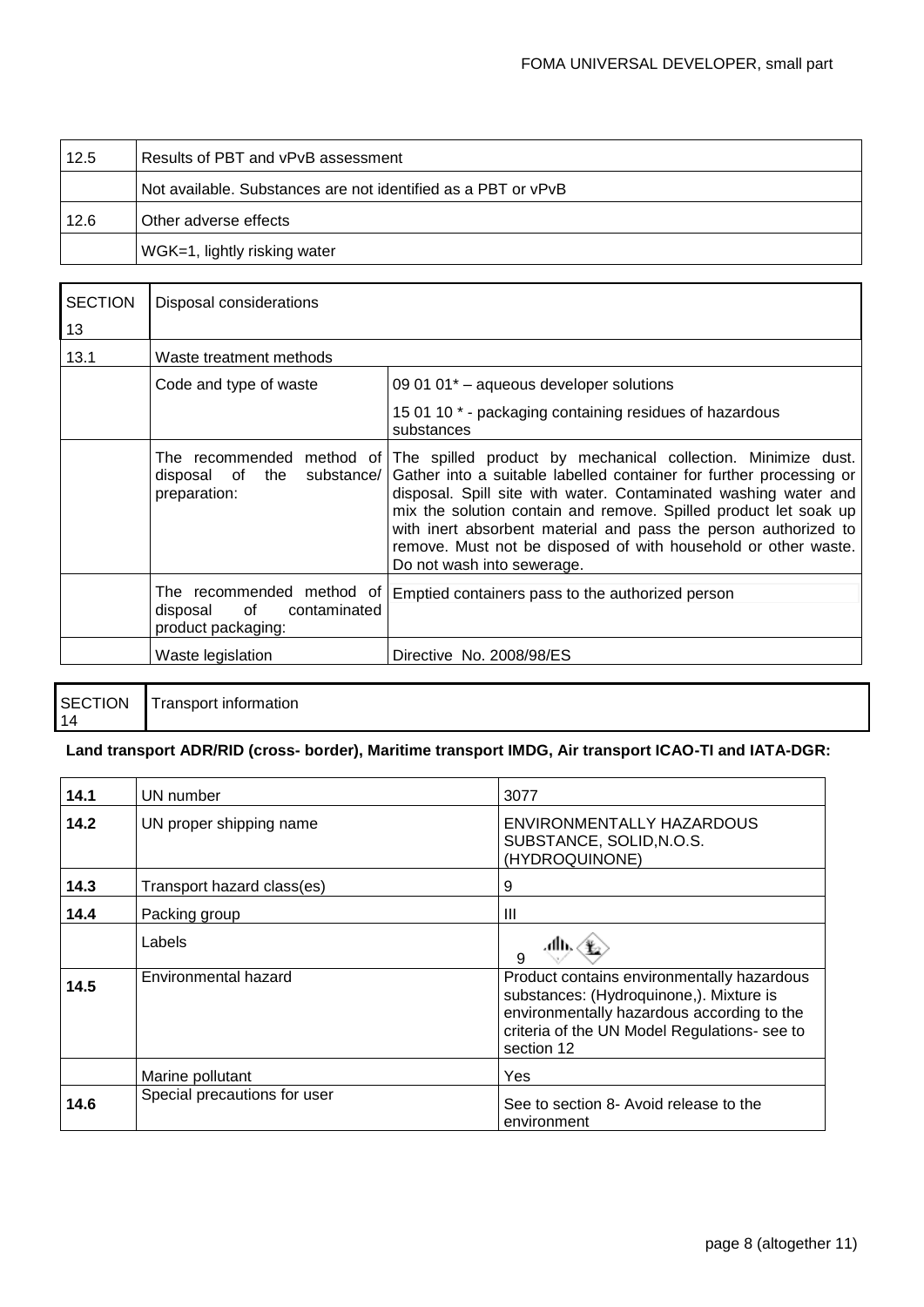| 14.7                         | Transport in bulk according to Annex II<br>of Marpol and the IBC Code |                                                                                                                                                                                                                                                                                                                                                         | Not expected                                                                                                                                                                                                                                                                                                                                                                                                                                                                                                                                                                                                                                                                                                                           |
|------------------------------|-----------------------------------------------------------------------|---------------------------------------------------------------------------------------------------------------------------------------------------------------------------------------------------------------------------------------------------------------------------------------------------------------------------------------------------------|----------------------------------------------------------------------------------------------------------------------------------------------------------------------------------------------------------------------------------------------------------------------------------------------------------------------------------------------------------------------------------------------------------------------------------------------------------------------------------------------------------------------------------------------------------------------------------------------------------------------------------------------------------------------------------------------------------------------------------------|
| Special provisions, remarks: |                                                                       | ADR: The product is carried in single or combination packaging<br>containing a net quantity per single or inner packaging of 5 kg or less<br>and is not subject to any other provisions of ADR provided packaging<br>meet the general provisions of 4.1.1.1., 4.1.1.2 and 4.1.1.4 to 4.1.1.8 (<br>according to chapter 3.3 ADR, special provisions 375) |                                                                                                                                                                                                                                                                                                                                                                                                                                                                                                                                                                                                                                                                                                                                        |
|                              |                                                                       | paragraphs 2.10.2.7 and 2.10.2.3)                                                                                                                                                                                                                                                                                                                       | <b>IMDG:</b> The product is packaged in single or combination packaging<br>containing a net quantity per single or inner packaging of 5 kg or less<br>and is not subject to any other provisions of IMDG Code relevant to<br>marine pollutants provided the packaging meet the general provisions<br>of 4.1.1.1, 4.1.1.2 and 4.1.1.4 to 4.1.1.8. (according to Chapter 2.10,<br><b>ICAO/IATA:</b> The product is transported in single or combination<br>packaging containing a net quantity per single or inner packaging of 5<br>kg or less and is not subject to any other provisions of the IATA<br>Dangerous Goods Regulations provided the packaging used defined<br>standards. (according to part 4.4, Special provisions A197) |

| <b>SECTION</b><br>15                                        | Regulatory information                                                                                                                                                    |  |
|-------------------------------------------------------------|---------------------------------------------------------------------------------------------------------------------------------------------------------------------------|--|
| 15.1                                                        | Safety, health and environmental regulations/legislation specific for the substance or mixture                                                                            |  |
|                                                             | Regulation (EC) No 1907/2006, registration, evaluation, authorisation, restriction chemicals<br>(REACH)                                                                   |  |
|                                                             | Regulation (EC) No 2015/830, Commission Regulation (EU) 2015/830 of 28 May 2015 amending<br>Regulation (EC) No 1907/2006                                                  |  |
|                                                             | Regulation (EC) No 1272/2008 of the European Parliament and of the Council on classification,<br>labelling and packaging of substances and mixtures                       |  |
| Decree No. 381/2001 Coll. Establishing the Waste Catalogue. |                                                                                                                                                                           |  |
|                                                             | Government Regulation No. 361/2007 Coll. On the health conditions of workers at work<br>European Agreement concerning the international carriage of dangerous goods (ADR) |  |
|                                                             | International Maritime Dangerous Goods Code (IMDG Code)<br>IATA Dangerous Goods Regulations (DGR)                                                                         |  |
| 15.2                                                        | Chemical safety assessment                                                                                                                                                |  |
|                                                             | The chemical safety assessment for the product was not made.                                                                                                              |  |

| <b>SECTION Other information</b><br>16 |                                                            |  |  |  |
|----------------------------------------|------------------------------------------------------------|--|--|--|
| Abbreviations, symbols                 |                                                            |  |  |  |
| Carc <sub>.2</sub>                     | Carcinogenicity (Category 2)                               |  |  |  |
| Muta.2                                 | Mutagenicity (Category 2)                                  |  |  |  |
| Eye Dam.1                              | Serious eye damage (Category 1)                            |  |  |  |
| Skin Sens.1                            | Skin sensibilisation (Category 1)                          |  |  |  |
| Acute Tox.4                            | Hazardous to the aquatic environment, acute (Category 4)   |  |  |  |
| Aquatic Acute 1                        | Hazardous to the aquatic environment, acute (Category 1)   |  |  |  |
| <b>Aquatic Chronic1</b>                | Hazardous to the aquatic environment, chronic (Category 1) |  |  |  |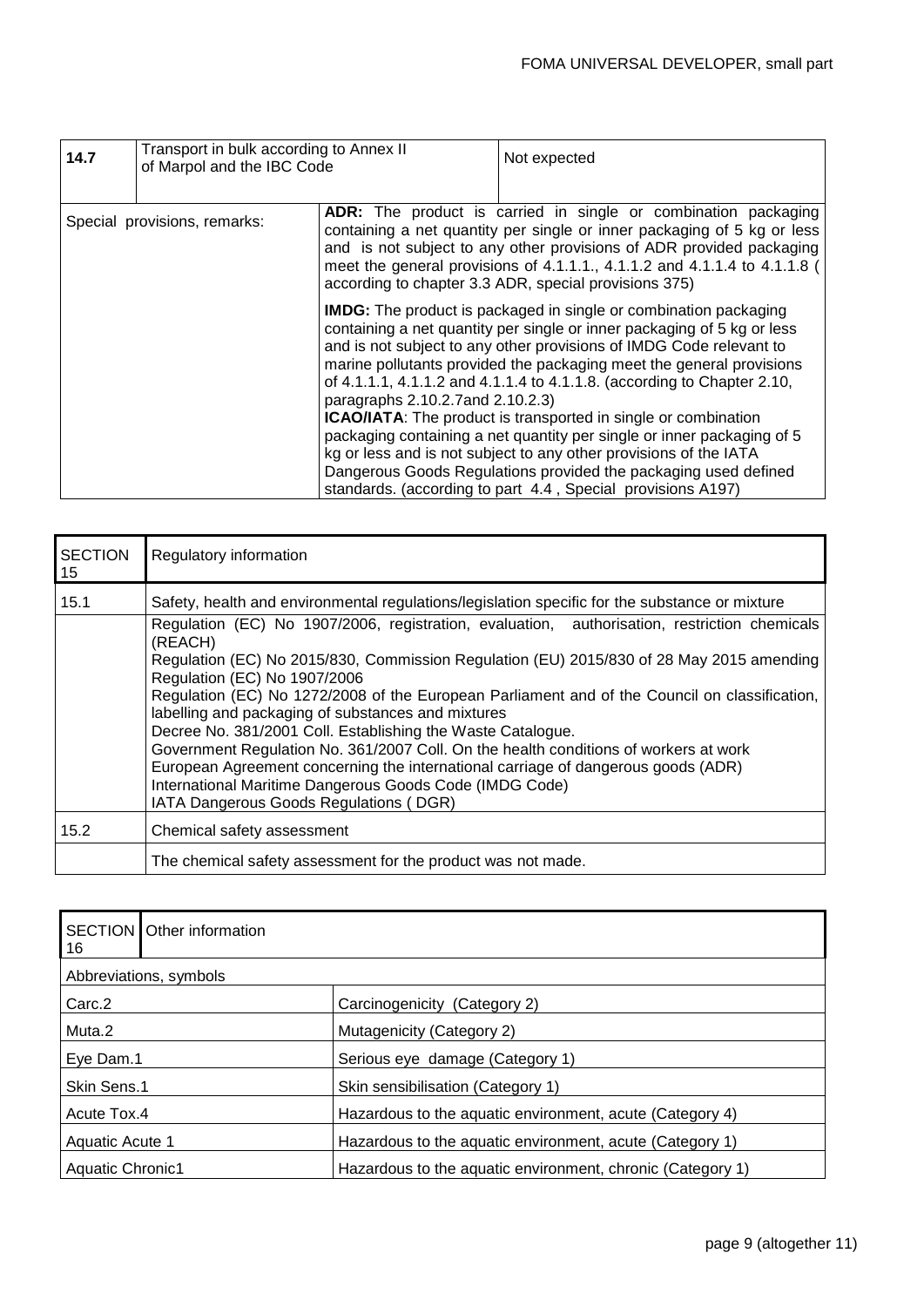| <b>Aquatic Chronic2</b>                                                                  | Hazardous to the aquatic environment, chronic (Category 2) |  |  |  |  |  |
|------------------------------------------------------------------------------------------|------------------------------------------------------------|--|--|--|--|--|
| CLP: Regulation (EC) č.1272/2008                                                         |                                                            |  |  |  |  |  |
| REACH: Registration, Evaluation, Authorisation and Restriction of Chemicals              |                                                            |  |  |  |  |  |
| SVHC: Substance of very hight concerns                                                   |                                                            |  |  |  |  |  |
| PBT: Persistent, bioaccumulative and toxic                                               |                                                            |  |  |  |  |  |
| vPvB: (very) Persistent, (very) Bioaccumulative                                          |                                                            |  |  |  |  |  |
| RID: Regulations Concerning the International Transport of Dangerous Goods by Rail       |                                                            |  |  |  |  |  |
| ICAO: International Civil Aviation Organisation                                          |                                                            |  |  |  |  |  |
| ADR: European Agreement concerning the International Carriage of Dangerous Goods by Road |                                                            |  |  |  |  |  |
| <b>IMDG: International Maritime Code for Dangerous Goods</b>                             |                                                            |  |  |  |  |  |
| IATA: International Air Transport Association                                            |                                                            |  |  |  |  |  |
| <b>EINECS: European Inventory of Existing Commercial Chemical Substances</b>             |                                                            |  |  |  |  |  |
| CAS: Chemical Abstracts Service (division of the American Chemical Society)              |                                                            |  |  |  |  |  |
| <b>DNEL: Derived No-Effect Level</b>                                                     |                                                            |  |  |  |  |  |
| <b>PNEC: Predicted No-Effect Concentration</b>                                           |                                                            |  |  |  |  |  |
| LC50: Lethal concentration, 50 percent                                                   |                                                            |  |  |  |  |  |
| LD50: Lethal dose, 50 percent                                                            |                                                            |  |  |  |  |  |
| EC50: Median Effective Concentration                                                     |                                                            |  |  |  |  |  |
| LOAEL: Lowest observed adverse effect level                                              |                                                            |  |  |  |  |  |
| <b>NOAEL: No Observed Adverse Effect Level</b>                                           |                                                            |  |  |  |  |  |
| NOEC: No Observed Effect Concentration                                                   |                                                            |  |  |  |  |  |
| M: multiplier factor                                                                     |                                                            |  |  |  |  |  |
| N.a., not available                                                                      |                                                            |  |  |  |  |  |
| bw: body weight                                                                          |                                                            |  |  |  |  |  |

#### **Materials used for the processing of safety data sheet**

Information provided by the producer- Material Safety Data Sheets (MSDS) for chemical substances **,**  GESTIS database ( [www.gduv.de\)](http://www.gduv.de/), European Chemicals Agency <http://echa.europa.eu/>

#### **Classification (according to Regulation No 1272/2008 – CLP):** calculation method

H-phrases **:**

| H351    | Suspected of causing cancer                           |
|---------|-------------------------------------------------------|
| H341    | Suspected of causing genetic defects                  |
| H302    | Harmful if swallowed                                  |
| H318    | Causes serious eye damage                             |
| H317    | May cause an allergic skin reaction                   |
| H400    | Very toxic to aquatic life                            |
| H410    | Very toxic to aquatic life with long lasting effects. |
| H411    | Toxic to aquatic life with long lasting effects       |
| EUH 031 | Contact with acids liberates toxic gas.               |

Guidance regarding the training of workers:

Workers coming into contact with hazardous chemicals or products must have access to data which are presented in this MSDS and be familiar with them clearly.

Person transporting hazardous chemicals and preparations must be familiar with guidelines for emergency response in accordance with regulations on hazardous goods within the meaning of ADR / RID. The information contained in this MSDS are currently valid data and best practices for use and handling of this substance under normal conditions. Any other use or handling of this mixture which is not consistent with those of MSDS excludes the responsibility for defects, more precisely for damage for which the producer, importer or retailer would be otherwise responsible.